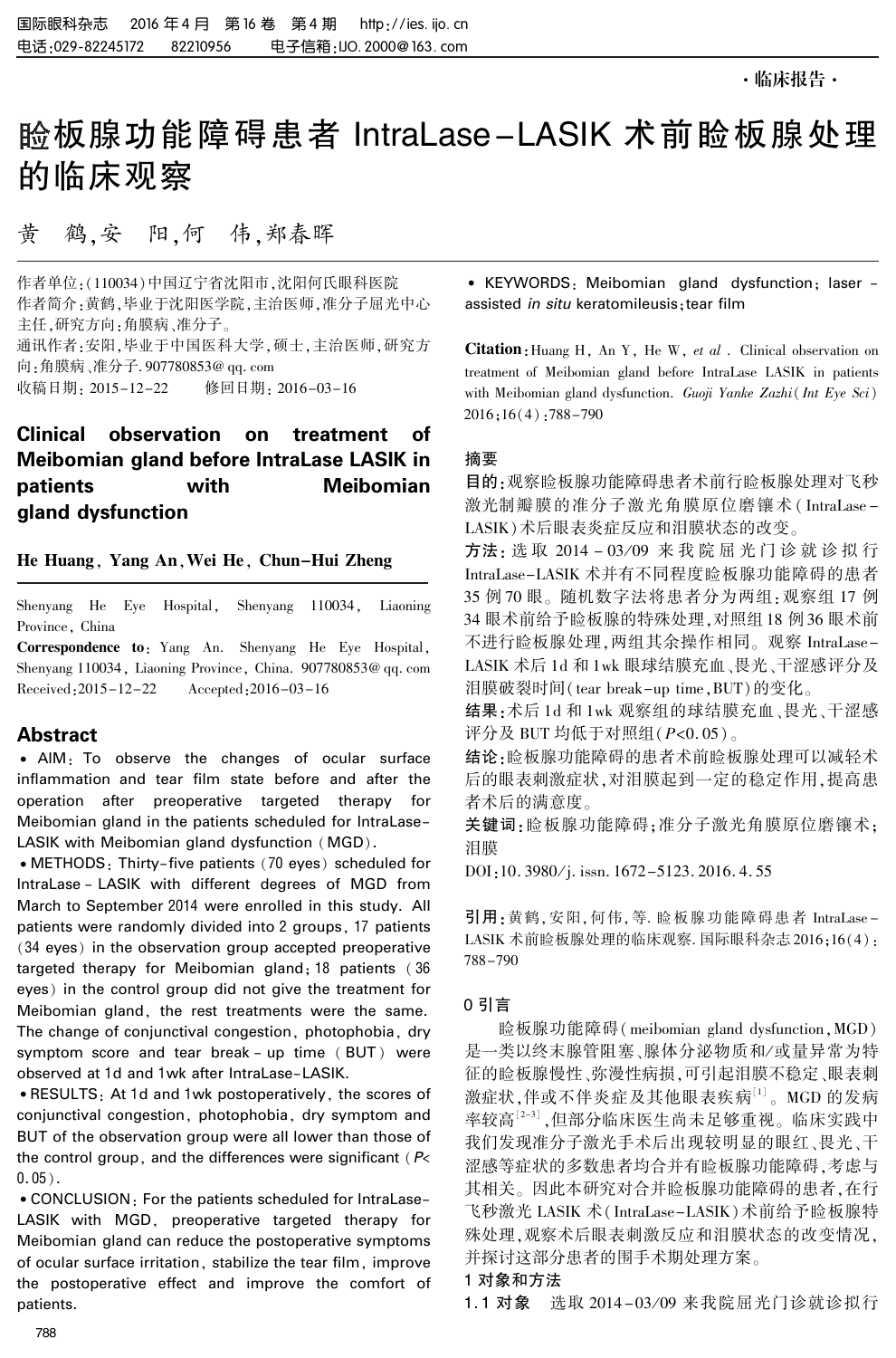IntraLase-LASIK 术并有不同程度睑板腺功能障碍的患者 35 例 70 眼。 诊断标准:根据 2011 年睑板腺功能障碍国际 研讨会建议,具有眼表不适的自觉症状,如烧灼感、眼痒、 干涩、视力波动、眼红等,加上睑板腺体缺如、睑缘及开口 异常,睑板腺分泌物数量和质量改变等至少任一种体征即 可以诊断为 MGD。 并按国际标准,以睑板中央 5 条腺体 均有分泌物排出者为正常;1 或 2 条腺体无分泌物排出者 为轻度异常(1 分);只有 1 或 2 条腺体排出分泌物者为中 度异常(2 分);5 条腺体均无分泌物排出者为重度异常(3 分)"'。所有患者按随机数字法将患者分为两组。观察 组 17 例 34 眼术前给予睑板腺的特殊处理,对照组 18 例 36 眼术前不给予睑板腺处理,两组其余操作相同。 两组 的性别、年龄、有无接触镜配史情况及睑板腺评分均无统 计学差异(P>0. 05),具有可比性。

## 1. 2 方法

1. 2. 1 睑板腺处理方法 观察组中预行 IntraLase-LASIK 并伴有睑板腺功能障碍者,术前 2wk 进行睑板腺的基础治 疗联合药物治疗。 包括患者家中自行按摩及医院内的睑 板腺挤压处理。自行按摩方法:施行眼睑部热敷,10~ 15min/次,每天 2~3次;热敷后用食指指腹前端在睑缘做 旋转的动作,或者用食指指腹从内眦角向外眦角方向刮擦 睑缘。 医院内睑板腺挤压处理:结膜囊内滴眼科用表面麻 醉剂 2.5g/L 盐酸奥布卡因滴眼液,消毒眼周皮肤,无菌棉 签扒开眼睑并衬于皮肤面,用一次性的 1mL 注射器活塞 头端在睑结膜面由穹隆向睑缘滚动式的挤压,使潴留的睑 板腺分泌物排出,睑缘有滤泡样小囊泡者用消毒针头刺破 囊泡,并用消毒的针头斜面或手术刀背面轻刮睑缘,0.5g/L 碘伏擦洗睑缘,之后生理盐水充分冲洗结膜囊。 所有患者 每周进行 1 ~ 2 次院内睑板腺挤压处理,并对部分 MGD 的 患者辅助妥布霉素地塞米松眼膏每晚 1 次涂睑缘治 疗 15d。

1. 2. 2 术前其它用药 所有患者术前 3d 常规 5g/L 左氧 氟沙星滴眼液每日 6 次滴双眼, 1g/L 玻璃酸钠滴眼液每 日 6 次滴双眼。

1. 2. 3 手术方法 采用飞秒激光( IntraLase FS 150kHz)制 作角膜瓣,VISX Star S4 进行基质层切削,飞秒激光制瓣厚 度 100μm,角膜瓣直径 8. 5mm,边切角度 90°,蒂位于上 方,制瓣后准分子激光基质层切削,冲洗后复位瓣,术毕滴 妥布霉素地塞米松眼液 1 滴,裂隙灯显微镜下检查无角膜 瓣移位和皱褶后戴透明眼罩。 术后左氧氟沙星滴眼液每 日 6 次,点 1wk;1g/L 氟米龙滴眼液每日 4 次,每周递减一 次,点 4wk;玻璃酸钠滴眼液每日 6 次。 所有手术均由同 一熟练手术医生完成。

1.2.4 泪膜破裂时间  $10g/L$  荧光素钠滴入患者结膜囊 内,瞬目 2 ~ 3 次,使泪膜分布均匀,裂隙灯钴蓝光下进行 检查,嘱患者向前方注视,记录最后一次瞬目到角膜上出 现第一个黑斑的时间。 每位患者测量 3 次,取平均值。

评分标准:(1)球结膜充血:非常轻微程度充血 0 分, 轻微程度充血 1 分,中等程度充血 2 分,重度充血 3 分; (2)干涩感:无干涩感 0 分,偶有轻微干涩感 1 分,时常有 明显干涩感 2 分,经常有明显干涩感 3 分;(3)畏光:无畏 光症状 0 分,轻度畏光 1 分,明显畏光、不影响日常生活 2 分,严重畏光、影响日常生活 3 分。

Int Eye Sci, Vol. 16, No. 4, Apr. 2016 http://ies. ijo. cn Tel:029-82245172 82210956 Email:IJO. 2000@163. com

| 表 1    |     |    | 两组患者 IntraLase-LASIK 术后眼部症状评分的比较 分 |          |          |
|--------|-----|----|------------------------------------|----------|----------|
| 时间     | 组别  | 眼数 | 球结膜充血                              | 畏光       | 干涩感      |
| 术后 1d  | 观察组 | 34 | 26.90                              | 27.03    | 26.22    |
|        | 对照组 | 36 | 35.81                              | 35.69    | 36.45    |
|        | U   |    | $-2.136$                           | $-2.060$ | $-2.460$ |
|        | P   |    | < 0.05                             | < 0.05   | < 0.05   |
| 术后 1wk | 观察组 | 34 | 26.50                              | 25.53    | 25.40    |
|        | 对照组 | 36 | 36.19                              | 37.09    | 37.22    |
|        | U   |    | $-2.409$                           | $-2.859$ | $-3.042$ |
|        | P   |    | < 0.05                             | < 0.05   | < 0.05   |

| 表 2 |    | 两组患者手术前后 BUT 的比较 |                 | $(\bar{x} \pm s, s)$ |
|-----|----|------------------|-----------------|----------------------|
| 组别  |    | 眼数 行睑板腺处理前       | 术后 1d           | 术后 1wk               |
| 观察组 | 34 | $7.82 \pm 1.25$  | $6.77 \pm 1.13$ | $6.63 \pm 1.29$      |
| 对照组 | 36 | $7.75 \pm 1.42$  | $5.81 \pm 1.33$ | $5.66 \pm 1.41$      |
|     |    | 0.154            | 2.295           | 2.243                |
| P   |    | >0.05            | < 0.05          | < 0.05               |

统计学分析:采用 SPSS 18. 0 统计软件进行数据分 析。定量资料以均数±标准差(x±s)表示。计量资料比较 采用两独立样本 t 检验,等级资料比较采用 Mann-Whitney 检验,以 P<0. 05 为差异有统计学意义。

#### 2 结果

2. 1 两组患者手术情况 所有患者均顺利完成手术,无手 术并发症发生。 术后观察期内无上皮延迟愈合、感染等并 发症发生。 观察组经睑板腺按摩处理及药物治疗后,睑缘 及睑板腺开口状态均较之前显著改善。 行 IntraLase - LASIK 术后 1d 和 1wk 球结膜充血、畏光、干涩感评分均低 于对照组,差异具有显著统计学意义(P<0. 05,表 1)。

2. 2 两组患者手术前后泪膜破裂时间的比较 两组患者 手术前(未行睑板腺处理前) BUT 值无统计学差异(P>  $(0.05)$ 。观察组术后 1d 和 1wk 的 BUT 均高于对照组, 差 异具有统计学意义(P<0. 05,表 2)。 即说明在排除了原 有泪膜质量差异后,行睑板腺特殊处理的观察组术后泪膜 治疗较对照组更稳定。

#### 3 讨论

近年准分子激光屈光手术日渐成熟,IntraLase-LASIK 以其高度的安全性、有效性、稳定性和可预测性成为目前 最主要的屈光手术方式之一。 而准分子手术前对患者眼 前节各部位的仔细检查和评估是保证手术效果必不可少 的步骤。

睑板腺位于睑板内,为大型皮脂腺,主要作用为分泌 脂质和蛋白质至睑缘,并通过瞬目运动分布于眼球表面, 维持泪膜的稳定性,防止泪液蒸发'<sup>4」</sup>。MGD 是一个极为 常见的眼睑慢性疾病,误诊率高,目前仍有很多临床医生 对 MGD 的重视程度不够。 国内目前尚无 MGD 的流行病 学资料,但国外的一些临床研究报道 MGD 在人群中较为 常见[2-3]。且近年的研究发现,MGD 发病年龄趋于年轻 化[5-6]。导致 MGD 的因素包括睑缘炎、佩戴接触镜、螨虫 感染、红斑痤疮、银屑病等。 MGD 的常见症状包括眼干、 眼痒、烧灼感、异物感、视力波动和视物模糊等。 MGD 以 睑板腺终末导管阻塞和/ 或睑板腺分泌物的质量和数量改 变为特征,导致脂质向泪膜的排出减少,引起泪液蒸发过